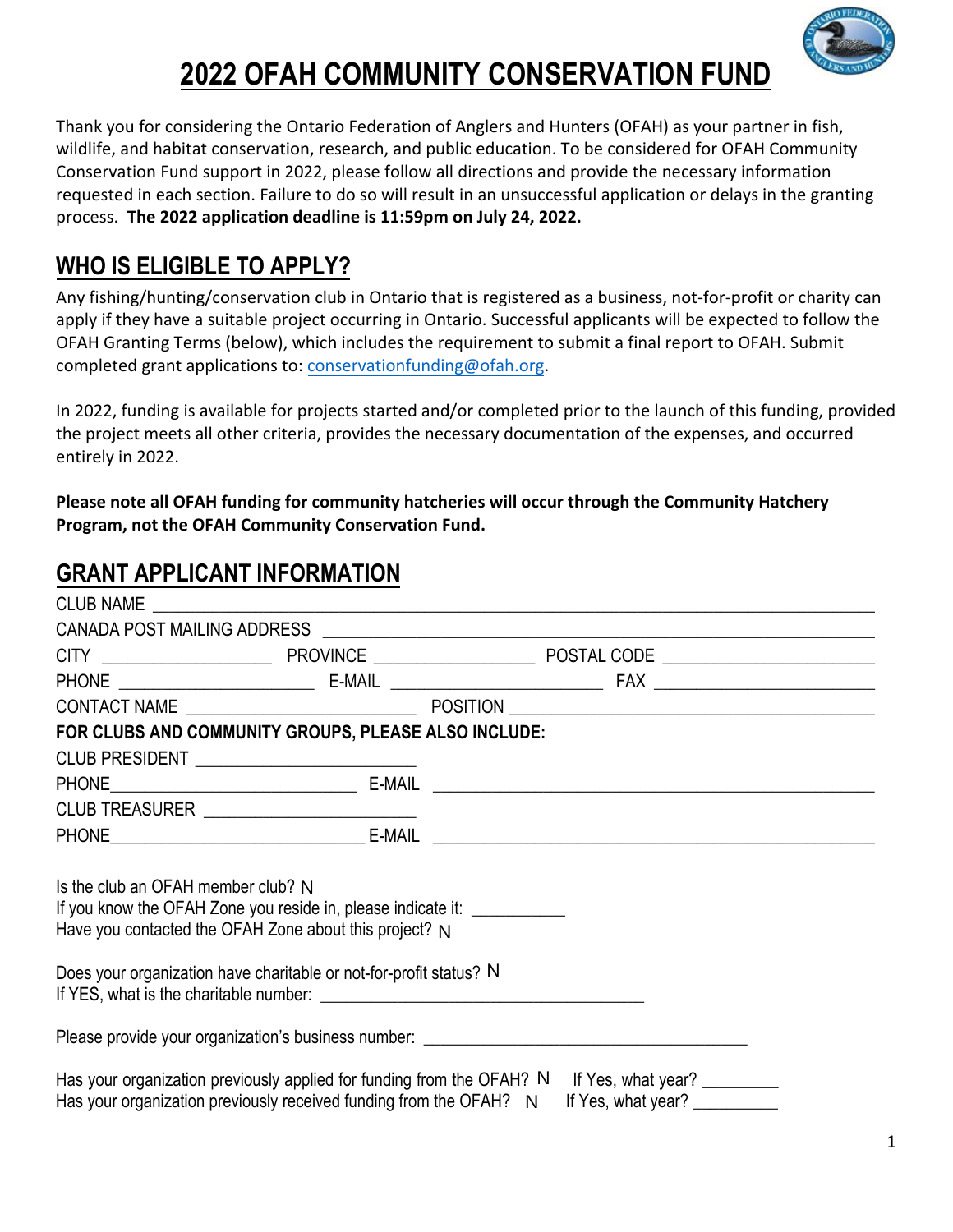

## **PROJECT ELIGIBILITY**

*Please identify the ONE category that best matches your project's scope. Please only choose ONE, even if more than one seems to apply.* 

| <b>CHECK ONE</b> | <b>CATEGORY</b>             | <b>DESCRIPTION AND EXAMPLES</b>                 | <b>MAXIMUM REQUEST</b> |
|------------------|-----------------------------|-------------------------------------------------|------------------------|
|                  | Fish and Wildlife           | Conservation work that directly benefits        | \$10,000               |
|                  | Conservation                | game species conservation and management        |                        |
|                  |                             | in Ontario, including academic research,        |                        |
|                  |                             | citizen science (e.g., angler diaries), etc.    |                        |
|                  | Habitat                     | On-the-ground conservation work that            | \$10,000               |
|                  |                             | restores or protects fish and wildlife habitat, |                        |
|                  |                             | including species-specific work (e.g., fish     |                        |
|                  |                             | spawning areas), wetlands, water quality,       |                        |
|                  |                             | land stewardship, fish passage, etc.            |                        |
|                  | <b>General Conservation</b> | E.g., Invasive species mitigation and control,  | \$10,000               |
|                  |                             | biodiversity protection, restoration, and       |                        |
|                  |                             | enhancement, and developing or                  |                        |
|                  |                             | implementing nature-based solutions for         |                        |
|                  |                             | climate change.                                 |                        |
|                  | Education                   | Promote the wise use of our natural             | \$10,000               |
|                  |                             | resources through hands-on and virtual          |                        |
|                  |                             | learning, and public engagement (e.g., public   |                        |
|                  |                             | awareness campaigns, signage, classroom-        |                        |
|                  |                             | based activities or curricula, workshops,       |                        |
|                  |                             | seminars, youth events, etc.).                  |                        |
|                  | Making Fishing and          | Build or repair angling and hunting             | \$10,000               |
|                  | <b>Hunting Accessible</b>   | infrastructure, including fishing               |                        |
|                  |                             | platforms/docks, urban fishing nodes,           |                        |
|                  |                             | accessible hunting trails and platforms on      |                        |
|                  |                             | publicly accessible land. Human dimensions      |                        |
|                  |                             | including angler/hunter recruitment,            |                        |
|                  |                             | angler/hunter mentorship, accessibility         |                        |
|                  |                             | mentor training, Diversity Equity Inclusion     |                        |
|                  |                             | (DEI).                                          |                        |

### **INELIGIBLE PROJECTS:**

Ineligible expenditures include:

- Ongoing operational or administrative costs;
- Permanent staff positions;
- **Emergency or deficit financing;**
- Legal actions;
- Travel or meals for conferences and seminars;
- General fundraising; and,
- Land acquisition.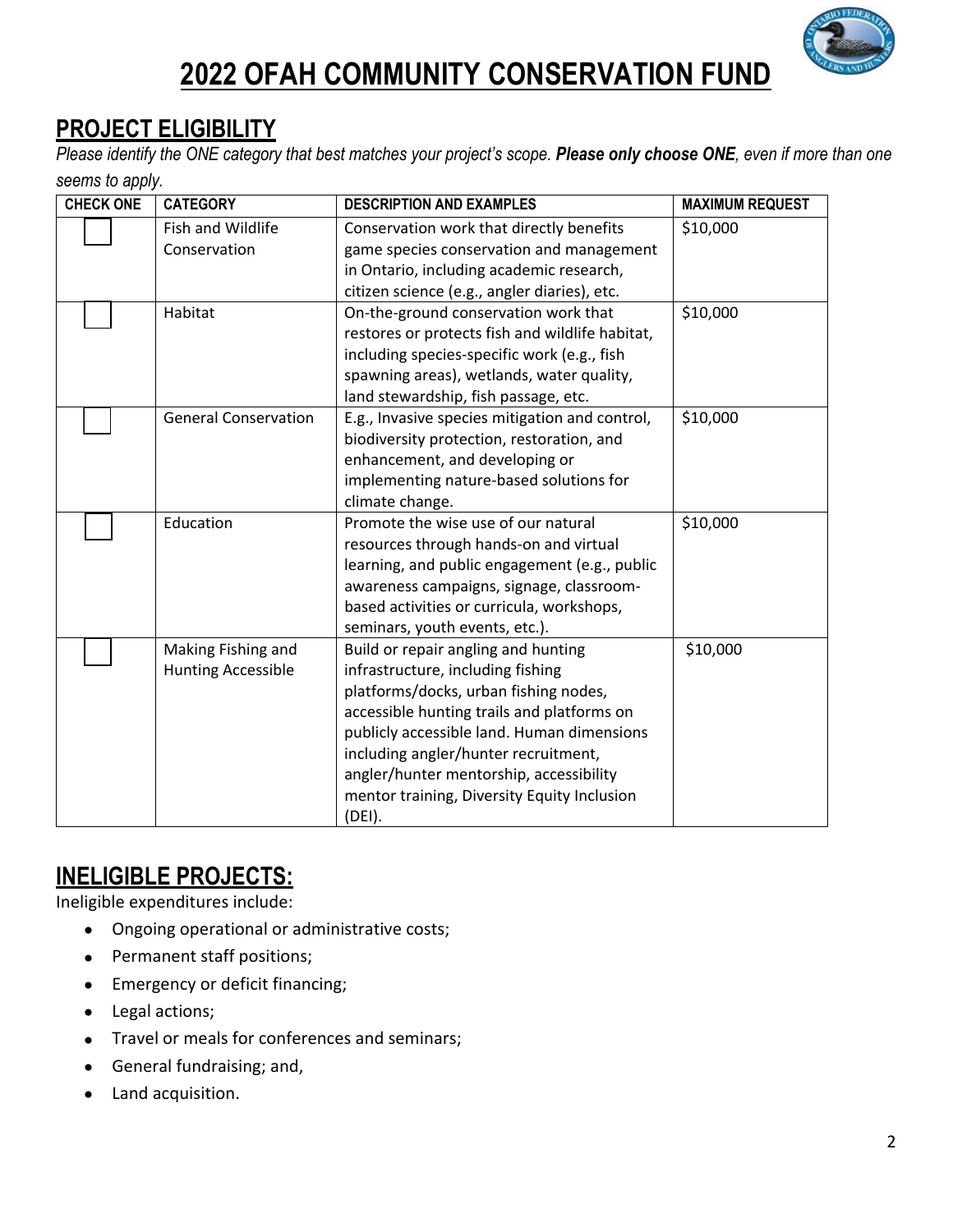

### **PROJECT SUMMARY**

#### Project title: \_\_\_\_\_\_\_\_\_\_\_\_\_\_\_\_\_\_\_\_\_\_\_\_\_\_\_\_\_\_\_\_\_\_\_\_\_\_\_\_\_\_\_\_\_\_\_\_\_\_\_\_\_\_\_\_\_\_\_\_\_\_\_\_\_\_\_\_\_\_\_\_\_\_\_\_\_\_\_\_\_

| Project summary (Max. 50 words – what is                                         |  |
|----------------------------------------------------------------------------------|--|
| the elevator pitch overview explaining the                                       |  |
| what, where, who, and why of the project -                                       |  |
| why the project is needed, what the funds                                        |  |
| will be used for, where they will be used,                                       |  |
| and who will benefit):                                                           |  |
| Project location (e.g., city/town/township): ___________________________________ |  |
|                                                                                  |  |
|                                                                                  |  |
| Total Project cost: \$                                                           |  |
| Amount of funding requested from the OFAH: \$                                    |  |
| Other funding already secured: \$                                                |  |
| Other funding applied for but unconfirmed: \$                                    |  |

#### **Note:**

*Applicants are responsible for ensuring they have the proper licences and approvals required to carry out the project and have complied with all the requirements of their organization.* 

Do you currently have all the required permits and licences for the proposed activity? N

TIP: Consider using Word or similar software to write the body of your application to take advantage of its word count and spell/grammar checking capabilities. Then cut and paste the text into the appropriate boxes *below.*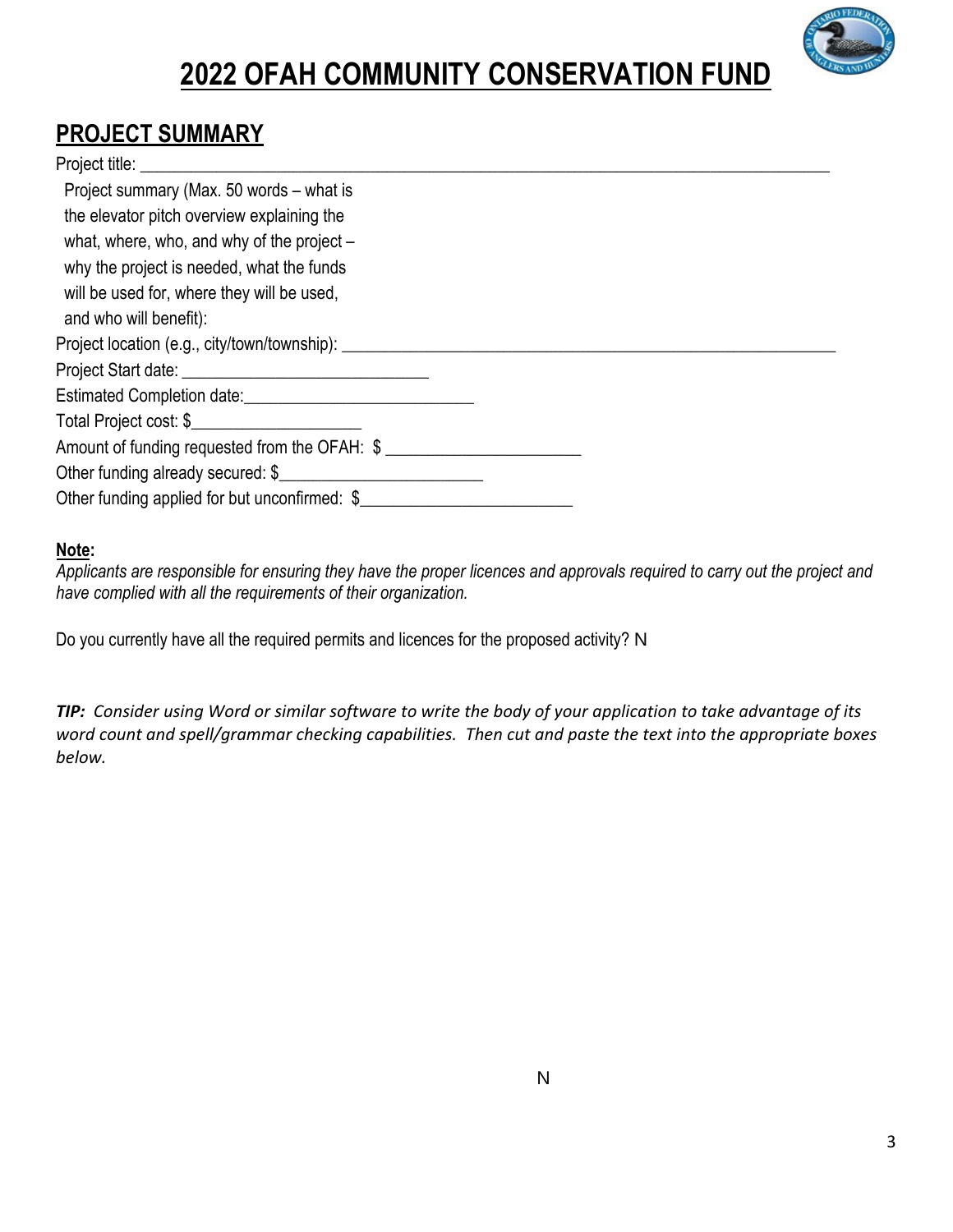

**PROJECT NEED** (*Maximum 300 words – why is the project needed*)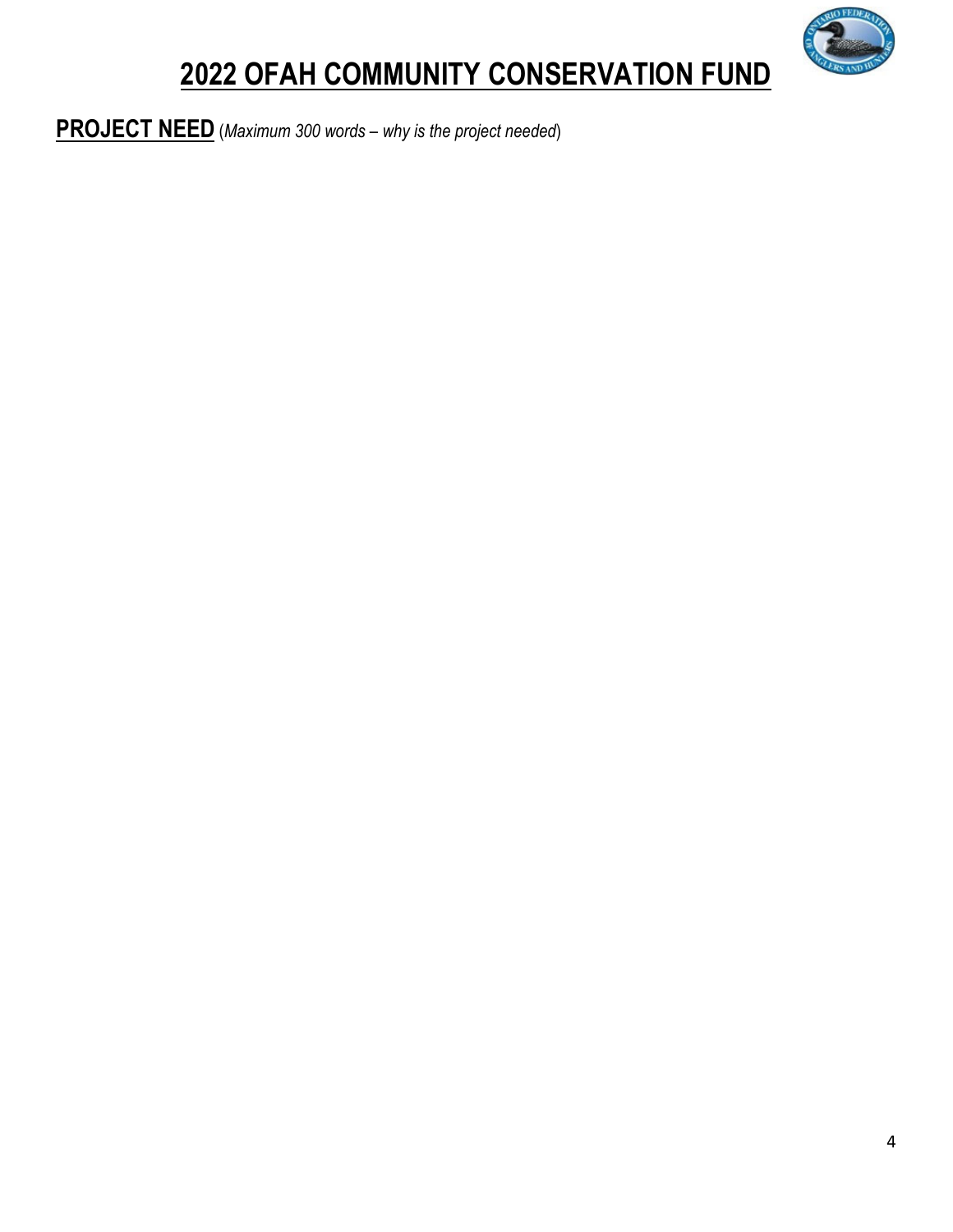

#### **PROJECT BENEFITS** (*Maximum 150 words – what are the benefits*)

Will the completed project benefit (check all that apply):

- □ Anglers
- □ Hunters
- □ Trappers
- □ Youth
- □ Graduate Students
- □ New Canadians
- □ General Public
- □ Fish Habitat
- □ Wildlife Habitat
- □ Wetlands
- □ Biodiversity
- □ Species at Risk
- □ Invasive Species Control
- □ Climate Change Mitigation
- 
- □ Fish Populations
- □ Wildlife Populations
- □ Angler Recruitment (3Rs)
- □ Hunter Recruitment (3Rs)
- □ Curriculum-based Education
- □ Public Awareness
- □ Connections to Nature
- □ Urban Infrastructure
- □ Rural Infrastructure
- □ Accessibility
- □ Diversity, Equity, Inclusion Other (please specify):

**PROJECT PLAN** (*Maximum 500 words – what is the specific work plan for the project*)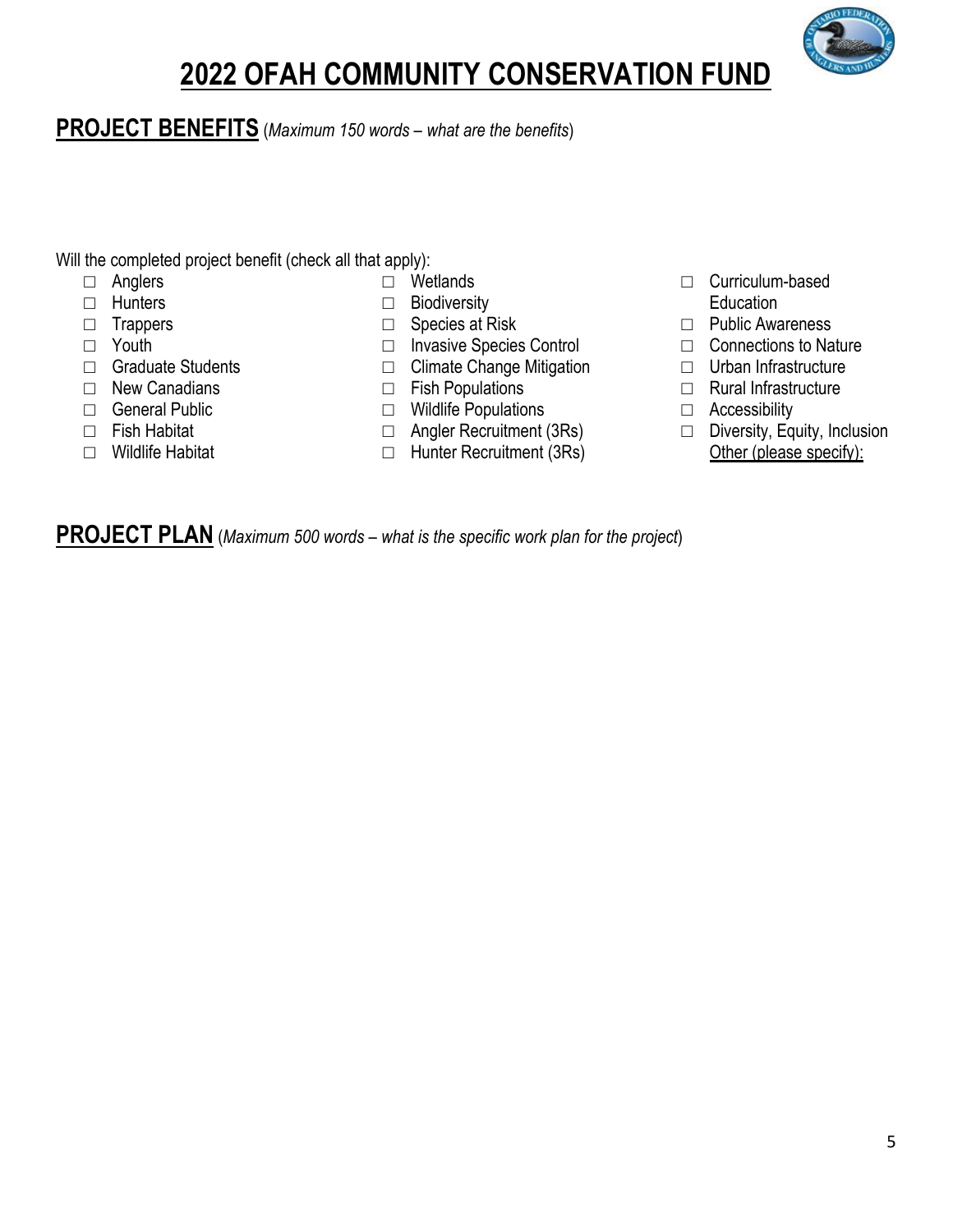

#### **PROJECT BUDGET** (P*lease be as specific as possible*)

| <b>Budget Item</b> | <b>Total Cost</b> | In-Kind<br>Contributions*   Funds | <b>Secured</b> | <b>Other Applied</b><br><b>Funds</b><br>(unconfirmed) | Request of<br>OFAH Fund |
|--------------------|-------------------|-----------------------------------|----------------|-------------------------------------------------------|-------------------------|
|                    |                   |                                   |                |                                                       |                         |
|                    |                   |                                   |                |                                                       |                         |
|                    |                   |                                   |                |                                                       |                         |
|                    |                   |                                   |                |                                                       |                         |
|                    |                   |                                   |                |                                                       |                         |
|                    |                   |                                   |                |                                                       |                         |
|                    |                   |                                   |                |                                                       |                         |
|                    |                   |                                   |                |                                                       |                         |
|                    |                   |                                   |                |                                                       |                         |
|                    |                   |                                   |                |                                                       |                         |
|                    |                   |                                   |                |                                                       |                         |
|                    |                   |                                   |                |                                                       |                         |
|                    |                   |                                   |                |                                                       |                         |
|                    |                   |                                   |                |                                                       |                         |
|                    |                   |                                   |                |                                                       |                         |
| Total:             |                   |                                   |                |                                                       |                         |

Note: Funds can only be used for expenses listed and approved in this application. Funding cannot be used for *travel expenses to conferences/seminars, legal actions, land acquisitions, or salaries, and any applications requesting such will not be considered.*

\* *The dollar values for physical items (land, supplies, materials) and/or an estimated value of volunteer contributions of time, using a standard charitable guideline of \$27.00/hour.*

#### **OTHER PROJECT FUNDING PARTNERS AND AMOUNTS** (*If applicable*)

| <b>Funding Partner</b> | <b>Secured Funds</b> | <b>Unconfirmed Funds</b> | <b>Total Funds</b> |
|------------------------|----------------------|--------------------------|--------------------|
|                        |                      |                          |                    |
|                        |                      |                          |                    |
|                        |                      |                          |                    |
|                        |                      |                          |                    |
|                        |                      |                          |                    |
|                        |                      |                          |                    |
|                        |                      |                          |                    |

**What, if any, impact(s) will there be to the project if it receives less funding than requested?**